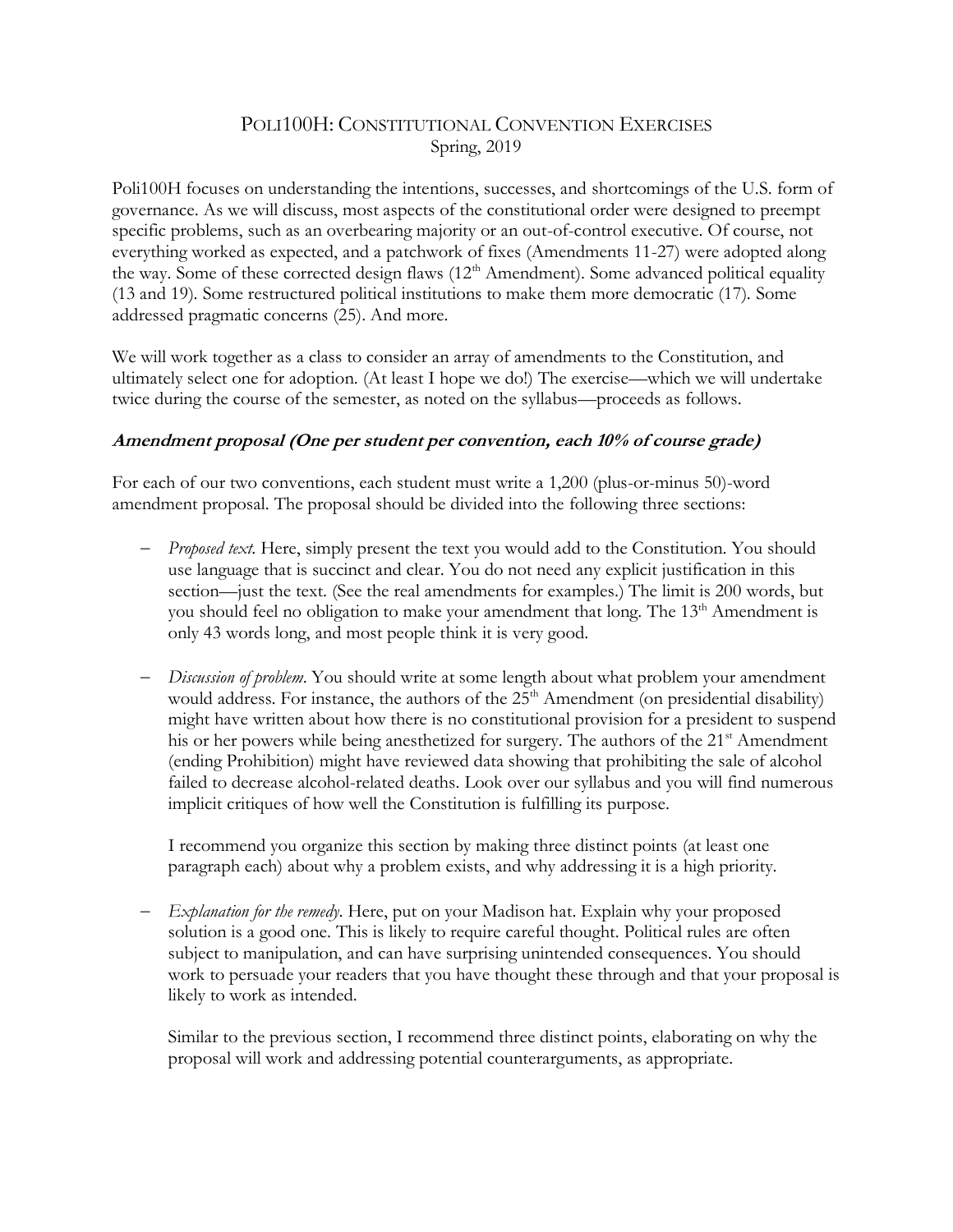Your proposal should reference and cite at least three reputable outside sources. Please use parenthetical citations, not footnotes. You should include a works cited section, but it does not count toward your word total.

You should upload your proposal to the Assignments tab on Sakai by the date indicated on the syllabus, but do NOT write you name on the proposal itself. Sakai tells me who wrote what, and keeping your name off the document will allow committees to evaluate the proposals anonymously.

## **Committee Report (One per group per convention, each 7.5% of course grade)**

Students will be divided into six groups, and each group will be responsible for evaluating approximately four proposed amendments. Each group must select **one** proposal for further consideration. Then, the group must produce a committee report with the following components:

- − Proposed amendment text. You can edit the initial proposal to make it better—either in terms of the writing, or in terms of what it actually would do. Or if you do not wish to edit it, you can simply copy and paste the original text and make a notation that there were no modifications required. Any edits must continue to hew to the 200-word limit.
- − Cover memo. Briefly summarize what the amendment is intended to do, and why your group found it compelling. You can reference parts of the initial proposal (very succinctly) that make for a strong case. But try to add value. For instance, you can marshal additional information that the original author did not include, but which might bolster the case for your selected proposal. You can state the argument in clearer form. You can anticipate and address more potential counterarguments. You should also explain the rationale for any modifications you decided to make. This section should be 600 words, plus or minus 50.
- − Comment on unselected proposals. Here, explain why the unselected proposals were not adopted. Perhaps you disagree with their objectives, or are unconvinced that the objectives would be achieved. Perhaps you simply do not see the problem they identify as being as high a priority as the proposal you chose. Note that there does not need to be anything "wrong" with the non-adopted proposals. Perhaps you simply thought they were less politically viable in the decision process described below.

Your group should write approximately 200 words per non-adopted proposal, discussing its strengths and limitations.

Compile your committee report followed by the original proposal into a SINGLE neatly-formatted PDF document and upload it to the Forum sections on Sakai, for the full class to review.

### **Comment Period (One comment per student, graded as part of the initial proposal)**

After the six proposals have been posted to Sakai, you should read all six and write a 150-word comment on one of them—not one you worked on. Don't overthink this. Simply write about what you like about the proposal, or what you do not like about it. This exercise is mostly to make get you thinking about the proposals independently before our in-class discussion of them. Completion of this task is part of your constitutional amendment grade.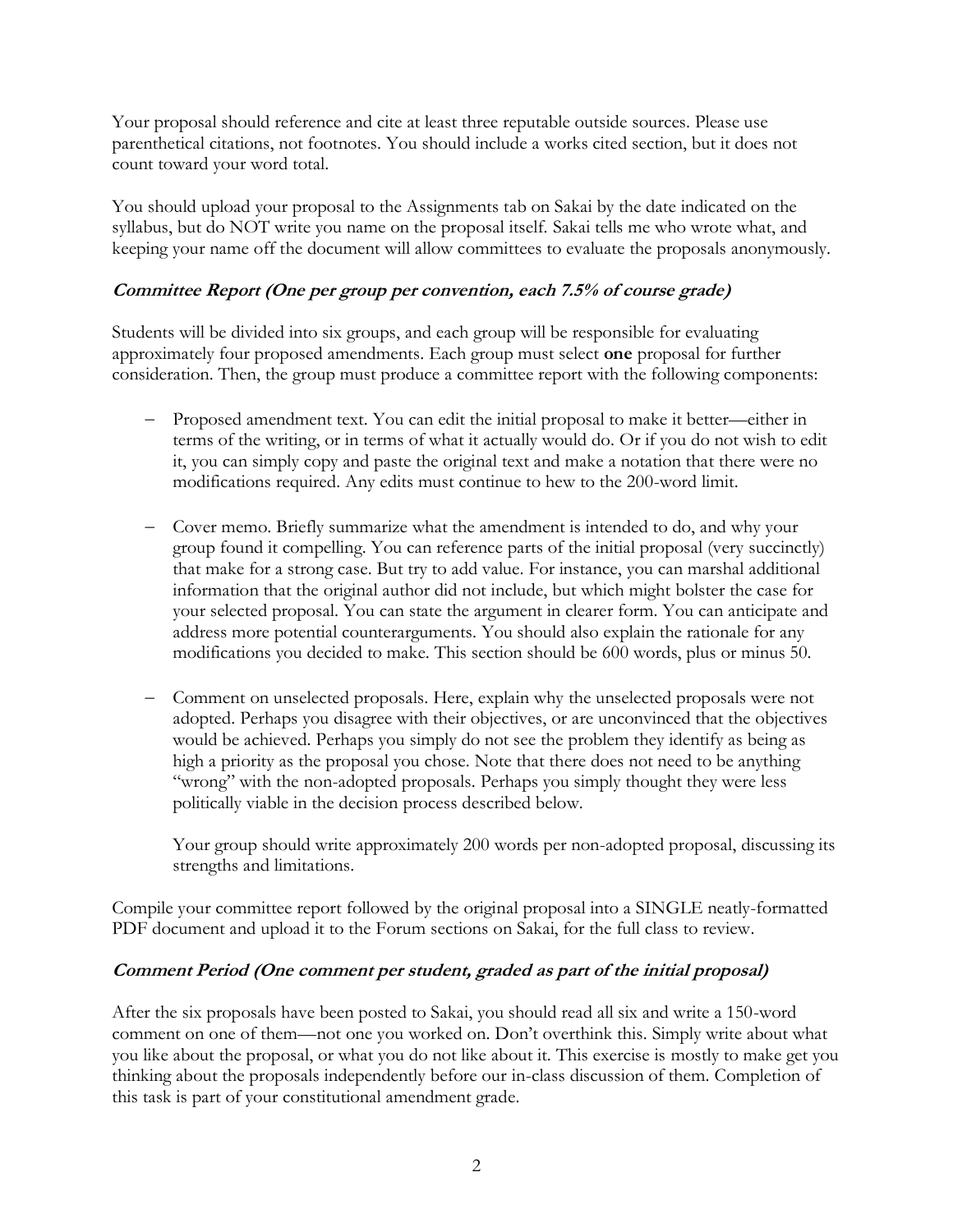### **Conventions**

Twice in the semester, we will have an in-class convention to consider the proposals offered. Each group will provide a succinct (5-minutes, no slides) oral presentation about why they chose the proposal they did. Then, we will engage in a discussion on the merits. At the end of the discussion and the disposition of any proposed modifications, the full class will vote on each proposal in two stages. First there will be an up-or-down vote on each proposal: should the proposal be adopted or note? Following precedent for constitution amendments, there is a two-thirds super-majority requirement here. Second, for all proposals that survive the first round, the class will vote (via a [Borda count\)](https://en.wikipedia.org/wiki/Borda_count) on which proposal is the *most* compelling. The winner of this second round is the adopted proposal.

The group that sponsored the winning proposal—as well as the proposal's original author—will receive a grading bonus on the related assignments.

As you might perceive, the goals of this assignment are 1) to think critically about the Constitution—including possibilities and perils related to reform; 2) to work collaboratively to strengthen each other's ideas; and 3) to engage in perspective taking. (You will need to think not only about what reforms you might like, but also about what will be compelling to our full class.)

### **Examples**

Trouble getting started? Here are some questions to contemplate. These quandaries are have the potential to be addressed in some way by constitutional amendment. How satisfied are you with...

- 1. Life tenure for Supreme Court justices?
- 2. The structure of primary elections in the United States (presidential and congressional)?
- 3. The lack of term limits for members of Congress?
- 4. First Amendment protections for journalists and journalism in the United States?
- 5. Aspects of congressional procedure including...
	- a. how the filibuster works in the Senate?
	- b. the influential role of party leaders?
	- c. rules for overriding a presidential veto?
- 6. The size of the federal government and the breadth of issues it manages?
- 7. The relative power and spheres of influence for the federal versus state governments?
- 8. Aspects of presidential power including...
	- a. flexible use of executive orders?
	- b. presidential war powers?
	- c. executive privilege?
	- d. the ability to make recess appointments?
- 9. The increasing size of the national debt?
- 10. Non-discrimination policy in the United States, including as it applies to...
	- a. law enforcement?
	- b. job hiring and college admissions?
	- c. marriage rights?
	- d. the provision of good and services (e.g. [this\)](https://en.wikipedia.org/wiki/Masterpiece_Cakeshop_v._Colorado_Civil_Rights_Commission)?
- 11. The frequency of federal elections?